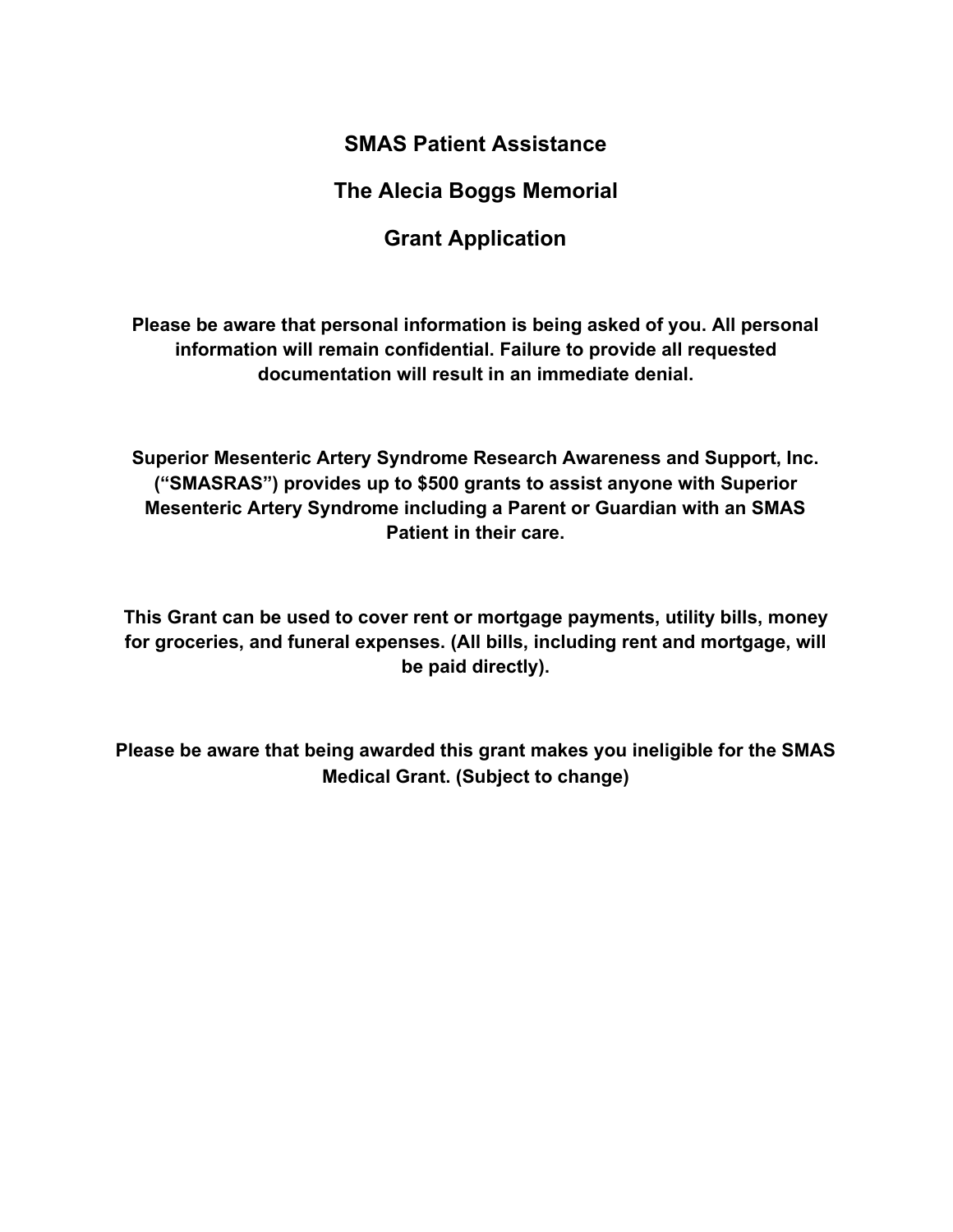# **GRANT APPLICATION**

Superior Mesenteric Artery Syndrome Research Awareness and Support, Inc. ("SMASRAS") provides up to \$500 grants to assist anyone with Superior Mesenteric Artery Syndrome including a Parent or Guardian. **Please call 903-227-0778 or email staci.smas.npo@gmail.com for questions**

To apply for funds, do you meet these criteria?

Do you reside in the United States? \_\_\_\_\_\_ YES \_\_\_\_\_\_ NO

Do you, or a child in your care, have a diagnosis of Superior Mesenteric Artery Syndrome (SMAS)?

\_\_\_\_\_YES \_\_\_\_\_ NO

Date diagnosis received: \_\_\_\_\_\_\_\_\_\_\_\_\_\_\_\_\_\_\_\_\_\_\_\_\_\_\_\_\_\_\_\_\_\_\_\_\_\_\_\_\_\_\_\_\_\_\_\_\_\_\_\_

Are you able to provide documentation to support your diagnosis?

\_\_\_\_\_YES \_\_\_\_\_ NO

#### **If so, return with grant application**

Are you currently receiving treatment for SMAS under the care of a physician?

\_\_\_\_\_YES \_\_\_\_\_ NO

Physician Name: \_\_\_\_\_\_\_\_\_\_\_\_\_\_\_\_\_\_\_\_\_\_\_\_\_\_\_\_\_\_\_\_\_\_\_\_\_\_\_\_\_\_\_\_\_\_\_\_\_\_\_\_\_\_\_\_\_\_

Address: \_\_\_\_\_\_\_\_\_\_\_\_\_\_\_\_\_\_\_\_\_\_\_\_\_\_\_\_\_\_\_\_\_\_\_\_\_\_\_\_\_\_\_\_\_\_\_\_\_\_\_\_\_\_\_\_\_\_\_\_\_\_\_\_

Phone Number:  $\blacksquare$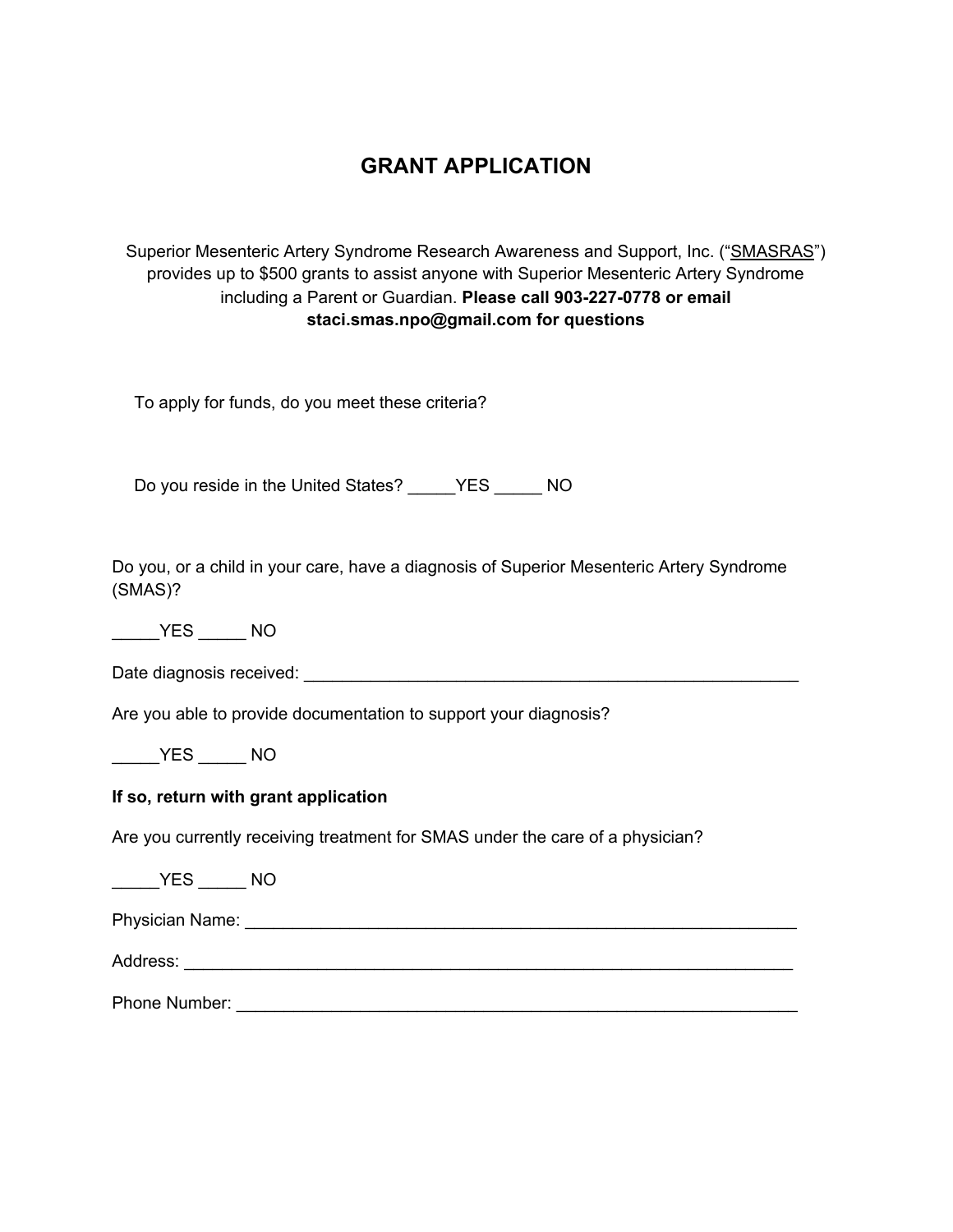**Biographical Details:**

| Address:                                                                                                       |                                                                                  |  |  |  |  |
|----------------------------------------------------------------------------------------------------------------|----------------------------------------------------------------------------------|--|--|--|--|
|                                                                                                                |                                                                                  |  |  |  |  |
|                                                                                                                |                                                                                  |  |  |  |  |
| Email:                                                                                                         |                                                                                  |  |  |  |  |
| Daytime Phone:                                                                                                 |                                                                                  |  |  |  |  |
| Cell Number:                                                                                                   |                                                                                  |  |  |  |  |
|                                                                                                                | How did you hear about us/who referred you to us? ______________________________ |  |  |  |  |
|                                                                                                                |                                                                                  |  |  |  |  |
| <b>Employment Background</b>                                                                                   |                                                                                  |  |  |  |  |
| If a minor, guardians must fill out employment information<br>Are you working? _________ yes<br>no (skip to 2) |                                                                                  |  |  |  |  |
| Indicate name of your current employer (if not currently employed, indicate last employer):                    |                                                                                  |  |  |  |  |
|                                                                                                                |                                                                                  |  |  |  |  |
|                                                                                                                |                                                                                  |  |  |  |  |
|                                                                                                                | 2. Are you currently in school? ________ yes __________ no                       |  |  |  |  |
|                                                                                                                | 3. Are you married? _________ yes ___________ no                                 |  |  |  |  |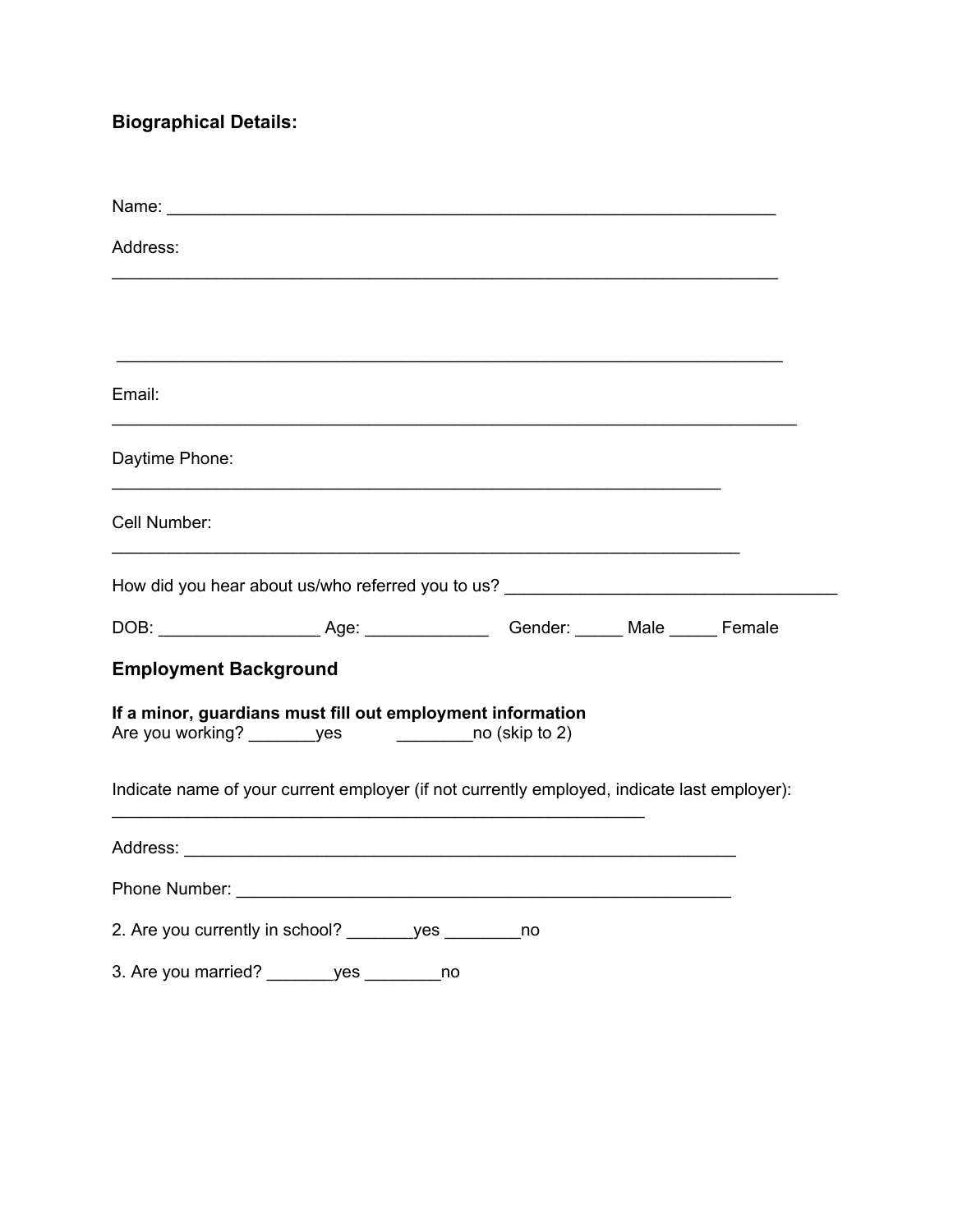If married, indicate name of spouse's current employer (if spouse not currently employed, indicate spouse's last employer: \_\_\_\_\_\_\_\_\_\_\_\_\_\_\_\_\_\_\_\_\_\_\_\_\_\_\_\_\_\_\_\_\_\_\_\_\_\_\_\_\_\_\_

Address: \_\_\_\_\_\_\_\_\_\_\_\_\_\_\_\_\_\_\_\_\_\_\_\_\_\_\_\_\_\_\_\_\_\_\_\_\_\_\_\_\_\_\_\_\_\_\_\_\_\_\_\_\_\_\_\_\_\_\_\_\_

Phone Number: \_\_\_\_\_\_\_\_\_\_\_\_\_\_\_\_\_\_\_\_\_\_\_\_\_\_\_\_\_\_\_\_\_\_\_\_\_\_\_\_\_\_\_\_\_\_\_\_\_\_\_\_\_\_\_\_

4. What is your annual household income?

### \*\*\***Please provide proof of income (SSDI/SSI, Tax Returns, Last 2 Pay Stubs)**

\_\_\_\_\_\_\_\_\_\_\_\_\_\_\_\_\_\_\_\_\_\_\_\_\_\_\_\_\_\_\_\_\_\_\_\_\_\_\_\_\_\_\_\_\_\_\_\_\_\_\_\_\_\_\_\_\_\_\_\_\_\_\_\_\_\_\_\_\_\_\_\_\_\_

\_\_\_\_\_\_\_\_\_\_\_\_\_\_\_\_\_\_\_\_\_\_\_\_\_\_\_\_\_\_\_\_\_\_\_\_\_\_\_\_\_\_\_\_\_\_\_\_\_\_\_\_\_\_\_\_\_\_\_\_\_\_\_\_\_\_\_\_\_\_\_\_\_\_\_\_

How many individuals are in the household?

Do you receive any other assistance?

\_\_\_\_\_YES \_\_\_\_\_ NO

If yes, please explain

**Grants will be used for:**

\$\_\_\_\_\_\_\_\_ Rent/Mortgage

\$\_\_\_\_\_\_\_\_ Utility Bills

\$\_\_\_\_\_\_\_\_ Groceries

\$\_\_\_\_\_\_\_\_ Funeral Expenses

Please explain what funds will be used for and provide documentation/Payee Information

\_\_\_\_\_\_\_\_\_\_\_\_\_\_\_\_\_\_\_\_\_\_\_\_\_\_\_\_\_\_\_\_\_\_\_\_\_\_\_\_\_\_\_\_\_\_\_\_\_\_\_\_\_\_\_\_\_\_\_\_\_\_\_\_\_\_\_\_\_\_\_\_\_\_

\_\_\_\_\_\_\_\_\_\_\_\_\_\_\_\_\_\_\_\_\_\_\_\_\_\_\_\_\_\_\_\_\_\_\_\_\_\_\_\_\_\_\_\_\_\_\_\_\_\_\_\_\_\_\_\_\_\_\_\_\_\_\_\_\_\_\_\_\_\_\_\_\_\_

\_\_\_\_\_\_\_\_\_\_\_\_\_\_\_\_\_\_\_\_\_\_\_\_\_\_\_\_\_\_\_\_\_\_\_\_\_\_\_\_\_\_\_\_\_\_\_\_\_\_\_\_\_\_\_\_\_\_\_\_\_\_\_\_\_\_\_\_\_\_\_\_\_\_

#### **TOTAL AMOUNT REQUESTING: \$\_\_\_\_\_\_\_\_\_\_\_\_\_\_\_\_\_\_\_\_\_\_\_\_\_\_\_\_\_\_\_\_\_\_\_\_\_\_\_\_\_\_\_**

**SMASRAS does not provide treatment; we provide funds. Funds will be paid directly to all billing services.**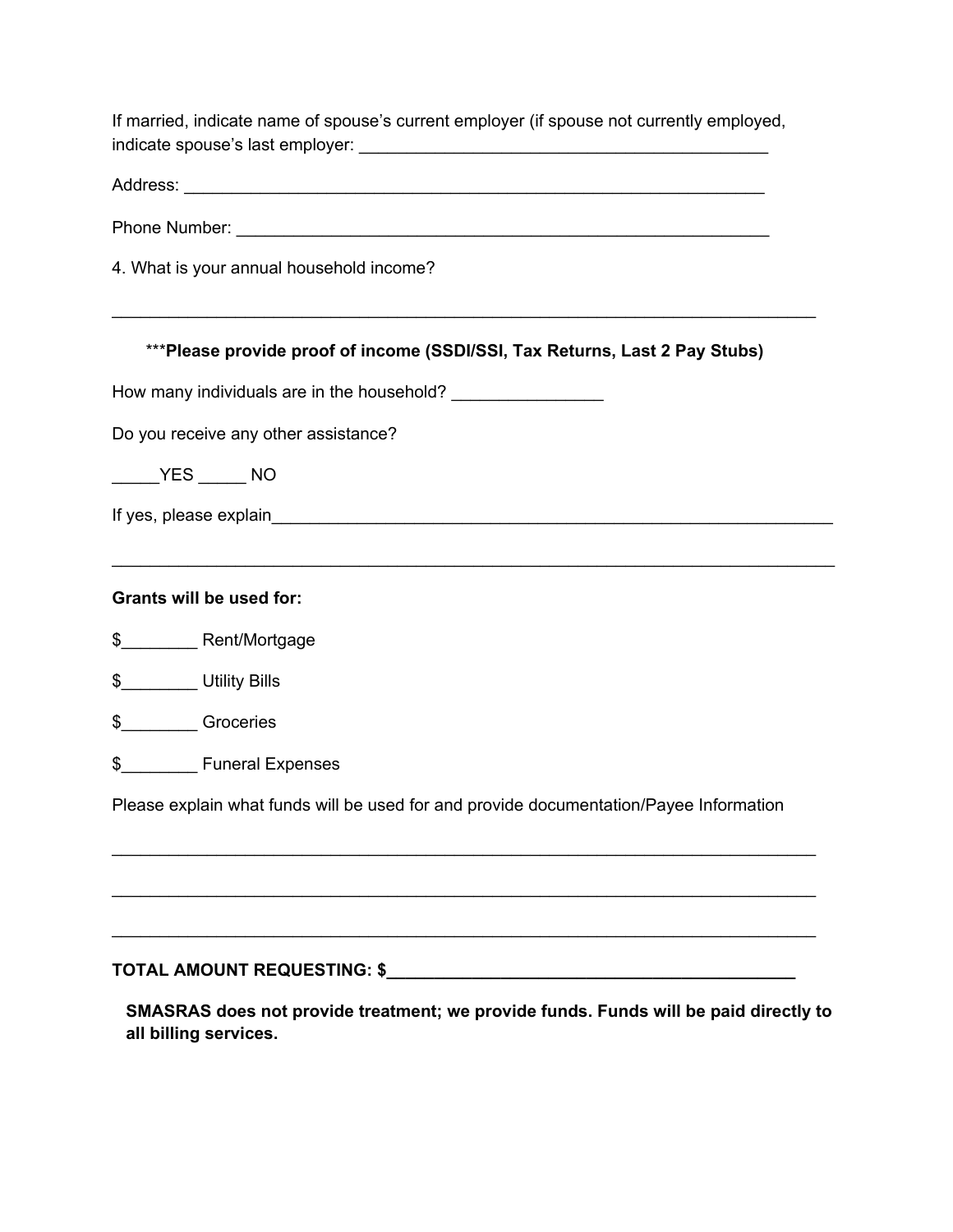Please use this page and any additional pages to provide further information that you feel will assist your application.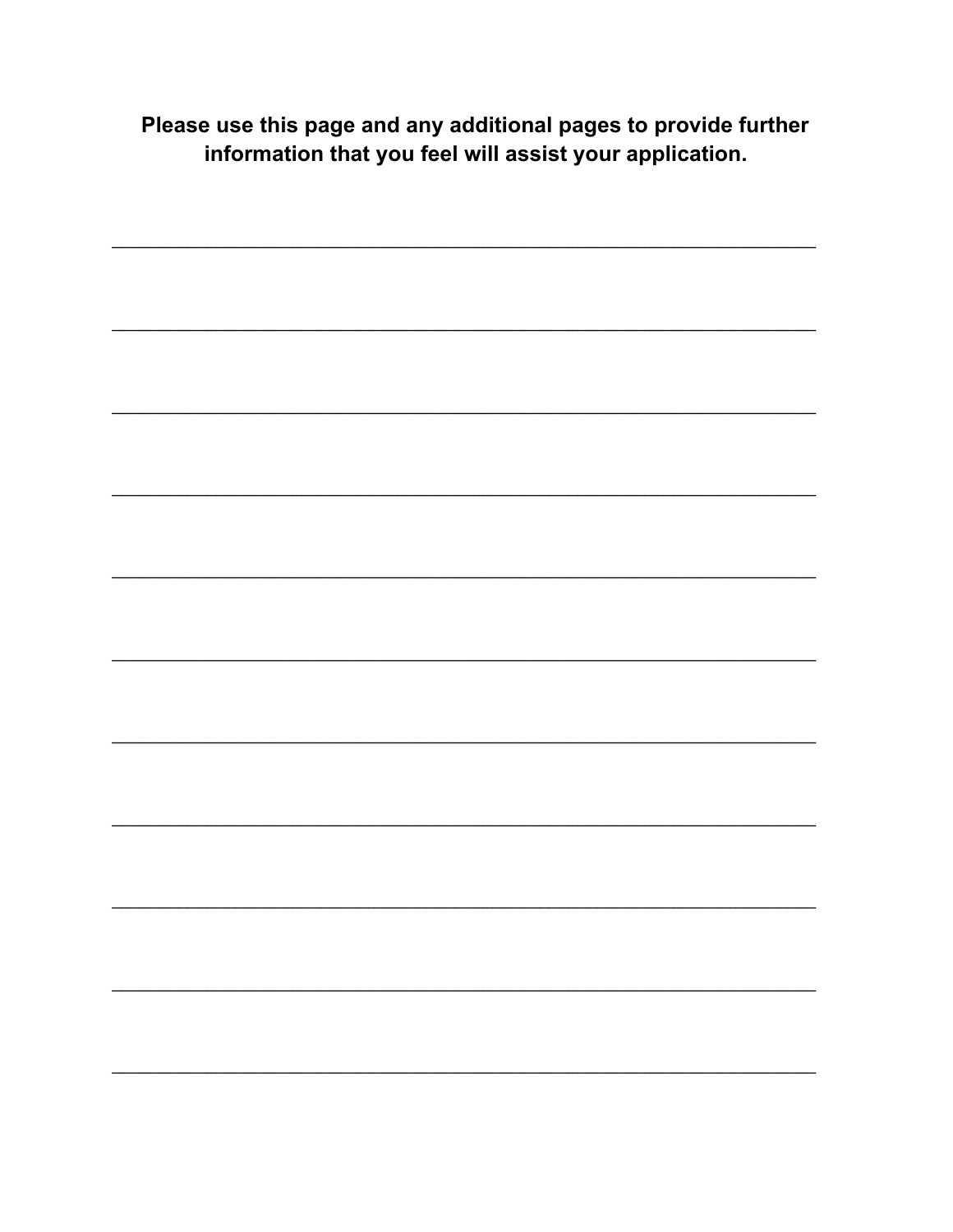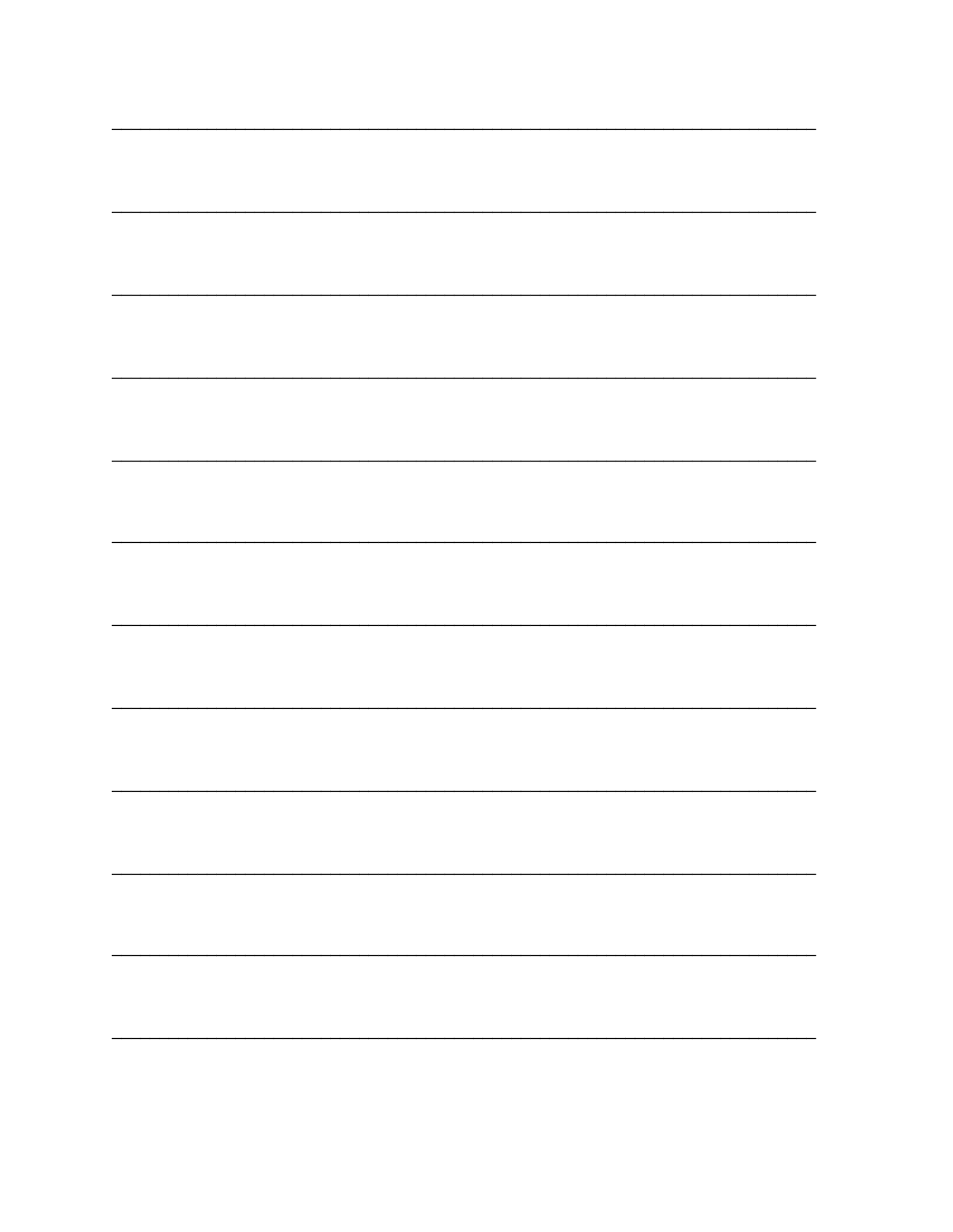#### **Read and Agree to Terms:**

By signing below, I have read and agree to the General Grant Terms and Conditions found at: www.smasyndrome.org

**Applicant Signature** 

| . .<br>۰.<br>×<br>×<br>× |
|--------------------------|
|--------------------------|

If Applicant is a minor:

| Parent/Guardian Name: |  |
|-----------------------|--|
|-----------------------|--|

Parent/Guardian Signature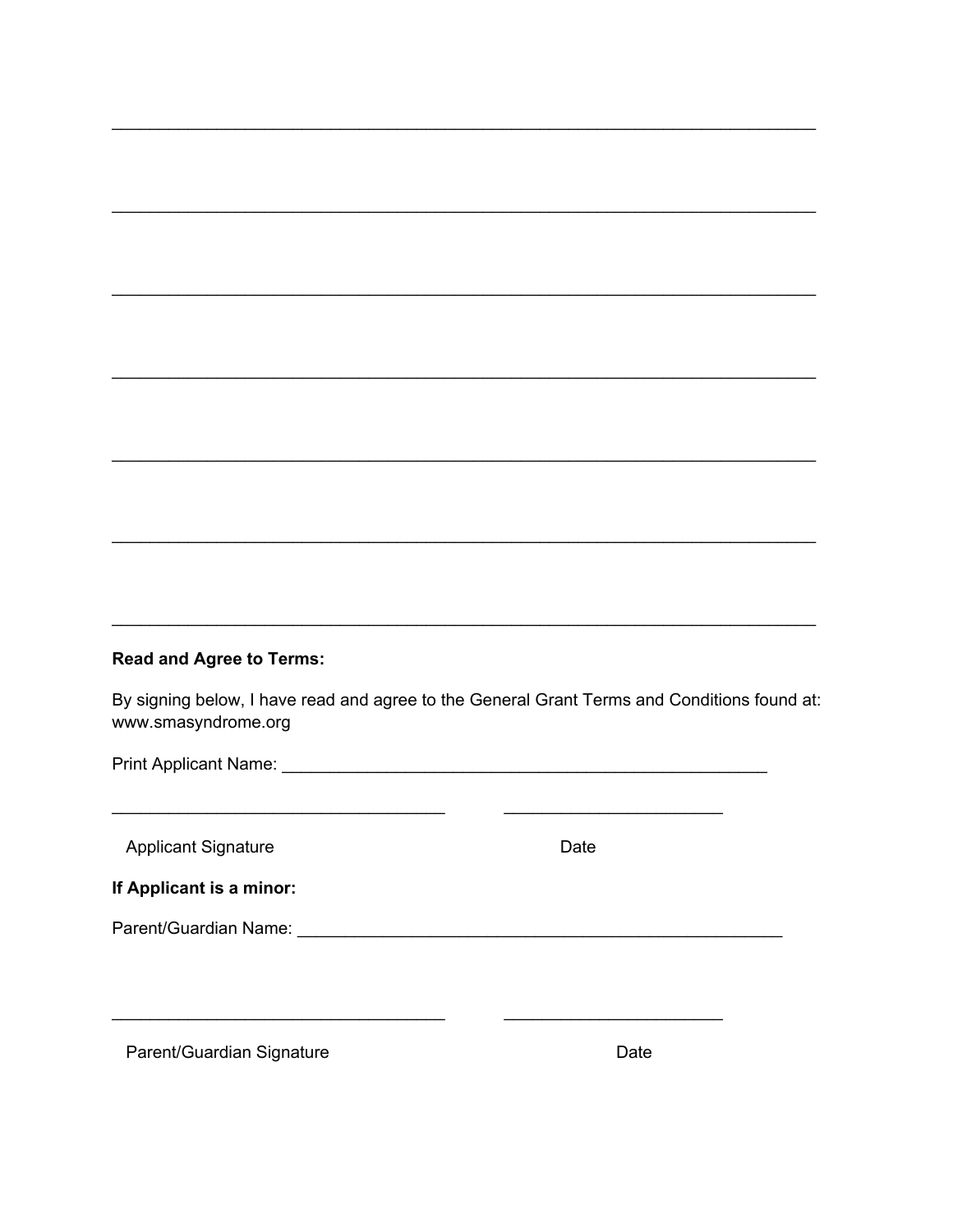# **HIPAA AUTHORIZATION**

#### **STATEMENT OF INTENT**

I, **I** is a set of the Insurance Portability and  $\alpha$  (Name), understand that the Health Insurance Portability and Accountability Act ("HIPAA") limits who can see my protected medical information. I intend for any agent named in this release to be treated as I would be treated with respect to my rights regarding the use and disclosure of my individually identifiable health information and other medical records. This release applies to any information governed by the Health Insurance Portability and Accountability Act of 1996 ("HIPAA"), 42 U.S.C. 1320d and 45 C.F.R. 160-164. I am executing this authorization because there may be certain healthcare information that is necessary for my medical providers to share with my agent under my healthcare power of attorney or with my partner if I am incapacitated.

#### **AUTHORIZATION**

I, **I** and the disclosure of any  $\alpha$  (Name), authorize the disclosure of any information governed by HIPAA to be provided to the authorized person identified below:

Name: SMAS Patient Assistance

Address: PO BOX 555 Bonham, TX Telephone: 203-227-0778

Accordingly, I hereby authorize any physician, health-care professional, dentist, health plan, hospital, clinic, laboratory, pharmacy or other covered health-care provider, any insurance company, any medical information bureau, or other health-care clearinghouse that has provided treatment or services to me, or that has paid for or is seeking payment from me for such services, to give, disclose and release to the above-referenced authorized person without restriction, all of my individually identifiable health information and medical records regarding any past, present, or future medical or mental health condition of any kind, including all information relating to the diagnosis and treatment of extremely personal/highly sensitive conditions including but not limited to HIV/AIDS, sexually transmitted diseases, mental illness, or substance abuse. The authority given to the authorized person shall supersede any prior agreement that I may have made with my healthcare providers to restrict access to or disclosure of my individually identifiable health information. The authority given herein expires only if I revoke this HIPAA Release in writing and deliver it to my healthcare provider. There are no exceptions to my right to revoke this HIPAA Release. This authorization is not affected by my subsequent incapacity or disability.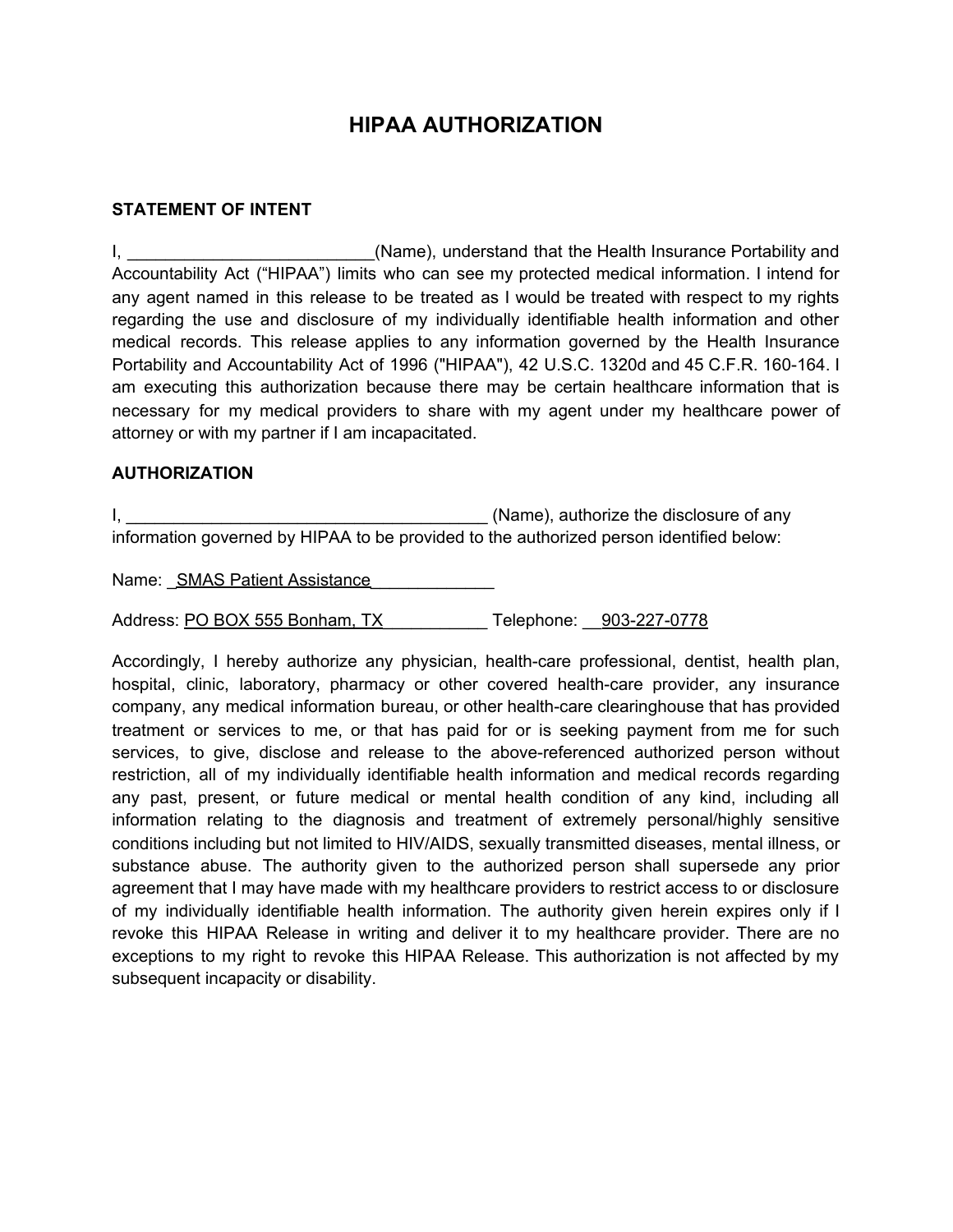Print Applicant Name: \_\_\_\_\_\_\_\_\_\_\_\_\_\_\_\_\_\_\_\_\_\_\_\_\_\_\_\_\_\_\_\_\_\_\_\_\_\_\_\_\_\_\_\_\_\_\_\_\_\_\_

| <b>Applicant Signature</b> |                                                                                                                                                                                   | Date |  |  |  |
|----------------------------|-----------------------------------------------------------------------------------------------------------------------------------------------------------------------------------|------|--|--|--|
|                            | If Applicant is a minor:                                                                                                                                                          |      |  |  |  |
|                            |                                                                                                                                                                                   |      |  |  |  |
|                            |                                                                                                                                                                                   |      |  |  |  |
| Parent/Guardian Signature  |                                                                                                                                                                                   | Date |  |  |  |
|                            | To complete the application process please:                                                                                                                                       |      |  |  |  |
|                            | 1. Fill out the entire application.                                                                                                                                               |      |  |  |  |
| 2.                         | Include medical records showing SMAS diagnosis                                                                                                                                    |      |  |  |  |
|                            | 3. Sign the application.                                                                                                                                                          |      |  |  |  |
| 4.                         | Include copies of paystubs or SSDI/SSI and a copy of your most recent federal income<br>If you did not file, please just state why and submit with<br>tax return.<br>application. |      |  |  |  |
| 5.                         | Provide bills including payment instructions                                                                                                                                      |      |  |  |  |
|                            | 6. Return entire application via mail:<br><b>SMAS Patient Assistance</b>                                                                                                          |      |  |  |  |
|                            | Attn: Grant Department                                                                                                                                                            |      |  |  |  |
|                            | <b>PO BOX 555</b>                                                                                                                                                                 |      |  |  |  |
|                            | Bonham, TX 75418                                                                                                                                                                  |      |  |  |  |
|                            | *To speed up process, email application to staci.smas.npo@gmail.com                                                                                                               |      |  |  |  |

- 7. In order to keep applications anonymous we request that you leave your name off the return address section of the envelope. You can instead use "SMAS Applicant."
- 8. Once you have mailed in your application please email staci.smas.npo@gmail.com stating that your application has been mailed. This is important because any communication regarding your application will be done through email only.